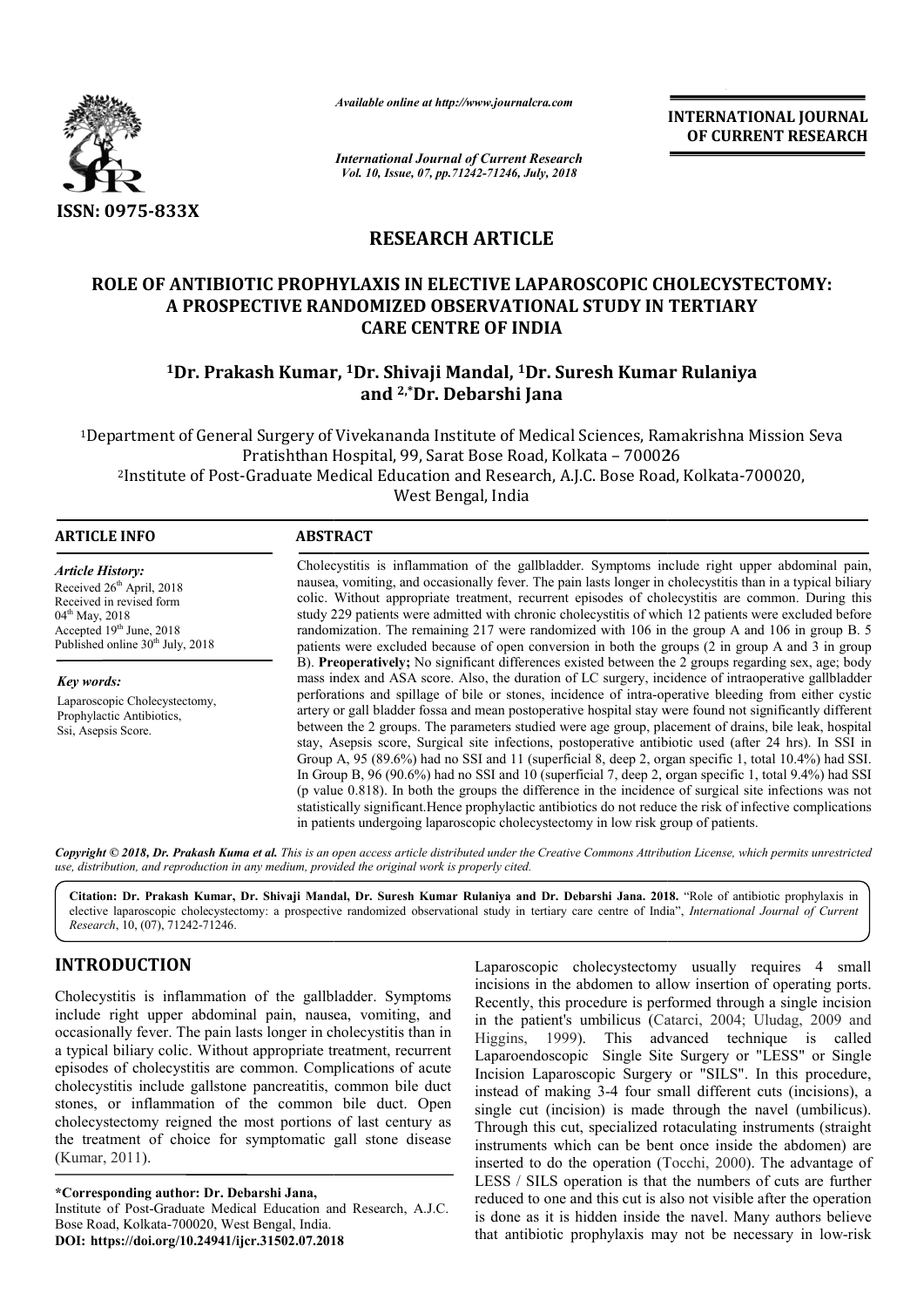patients undergoing elective LC. On the contrary, many other surgeons still use and recommend the administration of prophylactic antibiotics. One study documented in their chart review that 79% of patients who had undergone LC were given prophylactic antibiotics preoperatively (Ahmed, 2012). In case of acute cholecystitis, the general practice was to treat the patient with initial medical support followed by delayed planned laparoscopic cholecystectomy. If laparoscopic cholecystectomy can be performed in early stage of acute cholecystitis duration of hospital stay, possibility of further attack, incidence of gall stone related complications can be reduced. The most frequent complication in patient undergoing cholecystectomy is surgical site infection. SSI was reported in 10% to 23% of the patients who had been operated on or before the routine use of antibiotic prophylaxis, which was introduced in 1960. The SSI increases length of hospital stay and costs, decreases the quality of life (Kumar, 2013). Since 1960, antibiotic prophylaxis has been considered as the best intervention to prevent SSI in elective surgery. Antibiotic prophylaxis includes preoperative administration of wide spectrum antibiotics against the most frequent bacteria involved in surgical site infection, trying to get higher tissue levels of antibiotics at the surgical wound in order to avoid colonization and growth of micro-organisms. Cholecystectomy is considered as clean-contaminated surgery (Sanabria, 2010). Since 1986, with the use of laparoscopic technique surgical treatment of cholelithiasis has undergone a dramatic change. Although, this surgical method diminished the length and manipulation of the surgical wound, antibiotic prophylaxis use did not change. Recent clinical trials have re-evaluated the usefulness of antibiotic prophylaxis in laparoscopic cholecystectomy. In laparoscopic cholecystectomy the incisions are smaller, all manipulations of the excised organ are made through a trocar that isolates the surgical wound from the gall bladder and decreases the contact of the wound with the external environment. Nonetheless, there is no consensus about these considerations, and many surgeons (most of the surgeons) still use antibiotic prophylaxis in elective laparoscopic cholecystectomy. Antibiotic prophylaxis is used to reduce the risk of post- operative wound infections. Patients undergoing procedures associated with high infection rates, those involving implantation of prosthetic material, and those in which the consequences of infection are serious should receive perioperative antibiotics (Shah, 2012).

Cephalosporins (such as cefazolin) are appropriate first line agents for most surgical procedures, targeting the most likely organisms while avoiding broad spectrum antimicrobialtherapy that may lead to resistance and loss of useful gut flora (Loozen, 2017). Duration of prophylaxis should not exceed 24 hrs. Surgical site infections are of three types; Superficial, Deep incisional and Organ space infections. It is a type of healthcare associated infections. Other types of health-care associated infections that may affect a surgical patient in postoperative period include Respiratory tract infections, urinary tract infections, Bacteraemia ( i.v cannula) and antibiotic related diarrohoea (Club, 1991). A Surgical Site infection may range from a spontaneously limited wound discharge within 7-10 days of an operation to the life threatening complications. Port site infection is of main concern following laparoscopic surgery. Port site infections may be classified as; Early PSI (<7 Days of surgery), Delayed PSI (>4wks of surgery) (Koc, 2003). Measures can be taken in the pre-operative, intra-operative and post-operative period to reduce the incidence of SSI. There have been many studies on this topic over last many years since

the introduction of laparoscopy, but all studies concluded that there is requirement of large scale study with adequate sample size (Yan, 2011; Sharma, 2010). In this randomized controlled trial we will evaluate the role of antibiotic prophylaxis in elective laparoscopic cholecystectomy in prevention of SSI. Patients, who took part in this study, were categorized into 2 groups. patients in the "Antibiotic group" (Group A) were given a total of three doses of 1.5 gm of intravenous cefuroxime: the first, just before skin incision, and the second and the third at 12 h and 24 h, respectively, after the operation. If an operation took over 3 h, a further dose of antibiotics were given intravenously. Patients in the "No Antibiotic" (Group B) group received no antibiotics. Then postoperatively patient was followed up to 4 weeks for surgical site infections.

# **MATERIALS AND METHODS**

**STUDY AREA-** Department of general surgery, Ramakrishna mission sevaPratisthan (Vivekananda institute of medical sciences)

**STUDY POPULATION AND STUDY PERIOD -** All patients undergoing elective laparoscopic Cholecystectomy, who was admitted as indoor patient on July2016 to June 2017

**INCLUSION CRITERIA :** Patients who were aged  $\geq 18$  yrs and  $\leq$  65 yrsand undergoing elective laparoscopic cholecystectomy

**Exclusion Criteria:** Excluded from the study are patients who

- Undergo emergency operation
- Concurrently undergo another surgery
- Use insulin or steroids regularly
- Have a history of allergy to antibiotics
- Be on haemodialysis
- Have taken antibiotics within 7 days prior to surgery
- Are younger than 18 years of age or more than 65 yrs of age
- Have severe comorbidities such as Child C liver cirrhosis, or were undergoing chemotherapy for malignancies.
- Have empyema (Intraoperative finding)
- Have Any infection detected >1 month after operation
- Any co-existing hepatobiliary pathology

#### **Study Technique**

Patients with gallbladder stones or polyps scheduled to undergo elective laparoscopic cholecystectomy were eligible for enrollment in the study. Patients were categorized into either of two groups (Based on randomization done by computer generated system), Patients in the Antibiotics group were given a total of three 1.5 gm doses of intravenous cefuroxime: the first, just before skin incision, and the second and the third at 12 h and 24 h, respectively, after the operation. If an operation took more than 3 hr, a further dose of antibiotics were given intravenously. Patients in the No antibiotics group did not receive any antibiotics. The study included all cases of low risk elective cholecystectomy patient admitted in the Department of General Surgery of VIMS &RKMSP during time period from July 2016 to June 2017.During this period 229 patients were admitted with calculus cholecystitis of which 12 patients were excluded before randomization.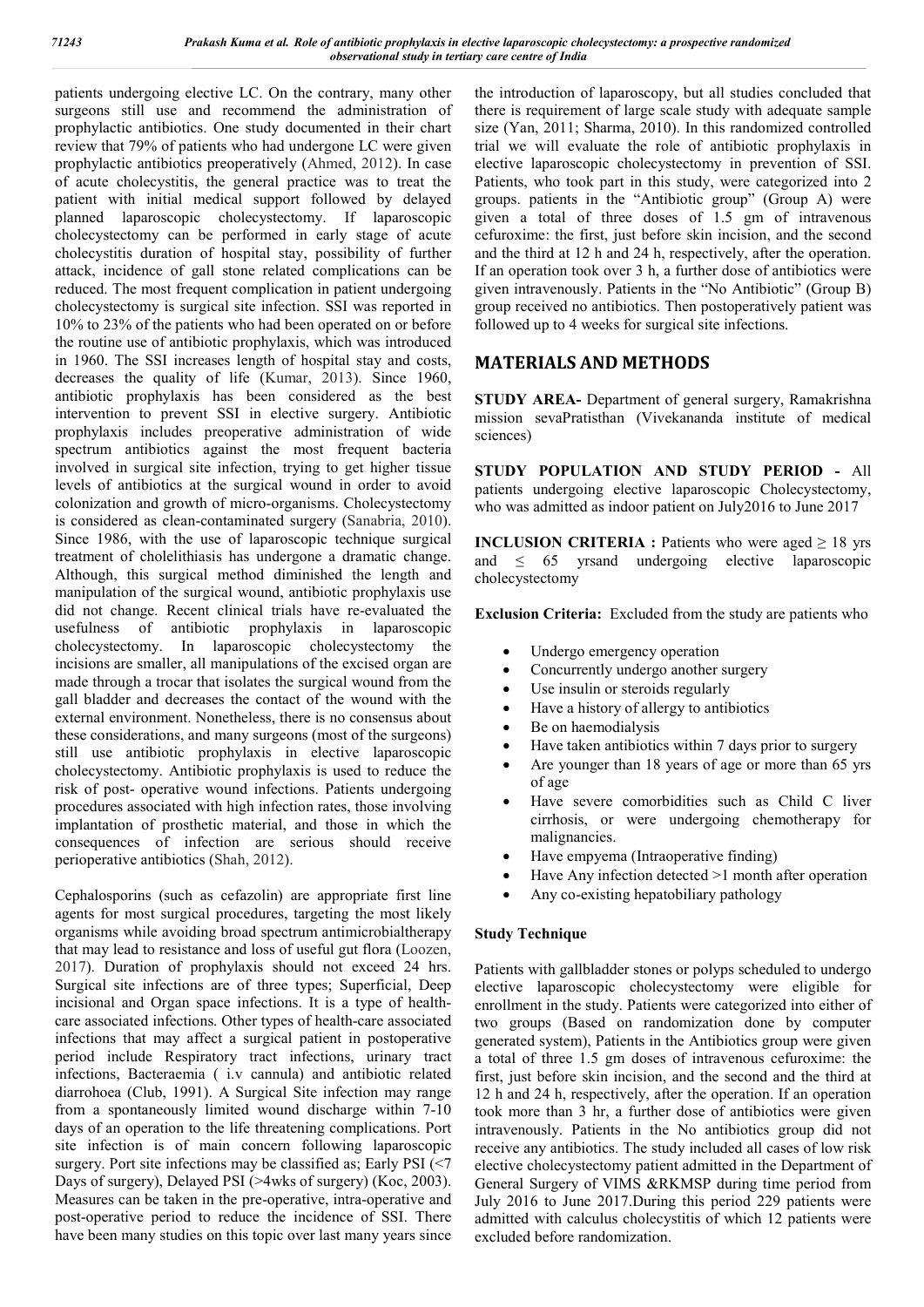|                        |                       | Antibiotic Group | Non Antibiotic Group | Total     | P Value | Significance    |
|------------------------|-----------------------|------------------|----------------------|-----------|---------|-----------------|
| <b>ASEPSIS SCORE</b>   | $20$                  | 95(89.6)         | 96(90.6)             | 191(90.1) | 0.818   | Not Significant |
|                        | >20                   | 11(10.4)         | 10(9.4)              | 21(9.9)   |         |                 |
|                        | Total                 | 106(100)         | 106(100)             | 212(100)  |         |                 |
| <b>SSI</b>             | NO.                   | 95(89.6)         | 96(90.6)             | 191(90.1) | 0.818   | Not Significant |
|                        | <b>YES</b>            | 11(10.4)         | 10(9.4)              | 21(9.9)   |         |                 |
|                        | Total                 | 106(100)         | 106(100)             | 212(100)  |         |                 |
| <b>BILE LEAK</b>       | <b>YES</b>            | 26(24.5)         | 29(27.4)             | 55(25.9)  | 0.638   | Not Significant |
|                        | NO.                   | 80(75.5)         | 77(72.6)             | 157(74.1) |         |                 |
|                        | Total                 | 106(100)         | 106(100)             | 212(100)  |         |                 |
| <b>DRAIN</b>           | <b>YES</b>            | 27(25.5)         | 26(24.5)             | 53(25)    | 0.874   | Not Significant |
|                        | NO.                   | 79(74.5)         | 80(75.5)             | 159(75)   |         |                 |
|                        | Total                 | 106(100)         | 106(100)             | 212(100)  |         |                 |
| <b>POSTOPERATIVE</b>   | NO.                   | 95(89.6)         | 96(90.6)             | 191(90.1) | 0.818   | Not Significant |
| <b>ANTIBIOTIC USED</b> | <b>YES</b>            | 11(10.4)         | 10(9.4)              | 21(9.9)   |         |                 |
|                        | Total                 | 106(100)         | 106(100)             | 212(100)  |         |                 |
| <b>SSI</b>             | Superficial Infection | 8(72.7)          | 7(70.0)              | 15(71.4)  | 0.990   | Not Significant |
|                        | Deep Infection        | 2(18.2)          | 2(20.0)              | 4(19.0)   |         |                 |
|                        | Organ Specific        | 1(9.1)           | 1(10.0)              | 2(9.6)    |         |                 |
|                        | Total                 | 11(100)          | 10(100)              | 21(100)   |         |                 |

**Table 1. Distribution of asepsis score, ssi, bile leak, drain, postoperative antibiotic USED and SSI according to groups**

The remaining 217 (156 females amd 61 males) were randomized with 106 in the group A (Antibiotic group) and 106 in group B. 5 patients were excluded because of conversion of laparoscopic to open cholecystectomy in both the groups ( 2 in Gp A and 3 in Gp B)

#### **Surgical Procedure**

Procedure – All the operations were performed by using 10 mm 30 degree telescope, single chip camera and halogen light source. Every Gall bladder was sent for histopathological examination. All the patients were operated under general anaesthesia with endotracheal intubation in supine position followed by antiseptic dressing (using 10% povidone iodine in each case) and draping. Umbilical port was made by Open technique and 10 mm trocar port was introduced. Pneumoperitoneum was created by CO2 insufflation .The abdomen was fully insufflated using the preset pressure 12-15 mm of Hg with 3 to 5 litre of CO2. The abdominal wall was kept elevated manually to prevent any injury during trocar placement. The laparoscope was introduced through umbilical port and adjacent areas were looked for any injury. Other organs were inspected for any gross pathology. The patient was then tilted to reverse trendlenberg position with 15 degree rotation to the left side. The epigastric trocar port was introduced under visual control through epigastric port.2 additional 5 mm port were created one in rtmidclavicular line and one in antr axillary line. Dissector was introduced through epigastric port. After dissection of posterior and anterior fold gently using the dissector, Calots triangle was exposed. The structures forming the triangle and contents were clearly identified. Cystic duct and artery were skeletonized and anterior and posterior windows were made. The neck of GB was dissected away from liver bed using blunt dissection. The cystic duct and artery were found to be entering the GB only. The duct and artery then clipped separately with 3 clips and 2 clips separately. Duct and artery were cut leaving 2 and 1 clips away from GB. The duct and artery were examined for any leakage. GB was then separated from Liver bed by electrosurgical probe to coagulate small vessels and lymphatics. After removal of GB from liver bed, it was held by a grasper and kept over the superior surface of Liver. The Liver bed was checked for any bleeding or bile leakage. If necessary, diathermy was used.GB fossa and adjacent area were irrigated and sucked to dry.

Then the gall bladder was kept in a sterilized plastic packed and exctracted through epigastric port using large claw extractor. Depending upon the intraoperative condition, A nasogastric suction tube of 18 fr diameter was introduced through lower antr axillary port and kept in hepatorenal pouch. Umbilical port was checked by inserting the camera through epigastric port. Laparoscope was withdrawn. 10 mm fascia was closed with port vicryl No.1 and skin was sutured by monofilament nylon.

**Postoperative Care:** Intravenous Diclofenac sodium was used as per body wt twice daily and SOS. Patients in antibiotic group received 2 extra doses of cefuroxime 1.5 grams (all of same brands). Feeding was resumed as soon as tolerated. Discharge of patients from hospital was based on clinical grounds. All patients were asked to attend surgical OPD after 1 week and then every 4 week after discharge for 3 months or emergency room SOS. The patients were followed upto 30 days post operatively for study purpose. The method of follow up being outpatient visit twice in the postoperative period, once after 1 wk and next after 28-30 days postoperatively. In the outpatient visit patients were reviewed for infection by assessing the wound based on ASEPSIS SCORE. Patients were followed up for any surgical site infections on the basis of ASEPSIS SCORE. ASEPSIS SCORE more than 20 was considered to be significant.

# **RESULTS AND ANALYSIS**

This study included all cases of elective laparoscopic cholecystectomy admitted in the Department of General Surgery of Vivekananda Institute of Medical Sciences during the time period from July 2016 to June 2017. During this study 229 patients were admitted with chronic cholecystitis of which 12 patients were excluded before randomization. The remaining 217 were randomized with 106 in the group A and 106 in group B. 5 patients were excluded because of open conversion in both the groups (2 in group A and 3 in group B). In both the groups patients were maximum in the range of 40- 50, 32 in group A (30.2) and 35 in group B (33). Regarding sex distribution in Group A,  $72$  (67.1%) females and  $34$  (32.9%) males were there. In group B, 75(70.8%) females and 31 (29.8%) males were there (P value 0.655). Regarding bile leak in Group A, 26(24.5%) had bile leak and 80(74.5%) had no bile leak. In Group B, 29(27.4%) had bile leak and 77(72.6%) had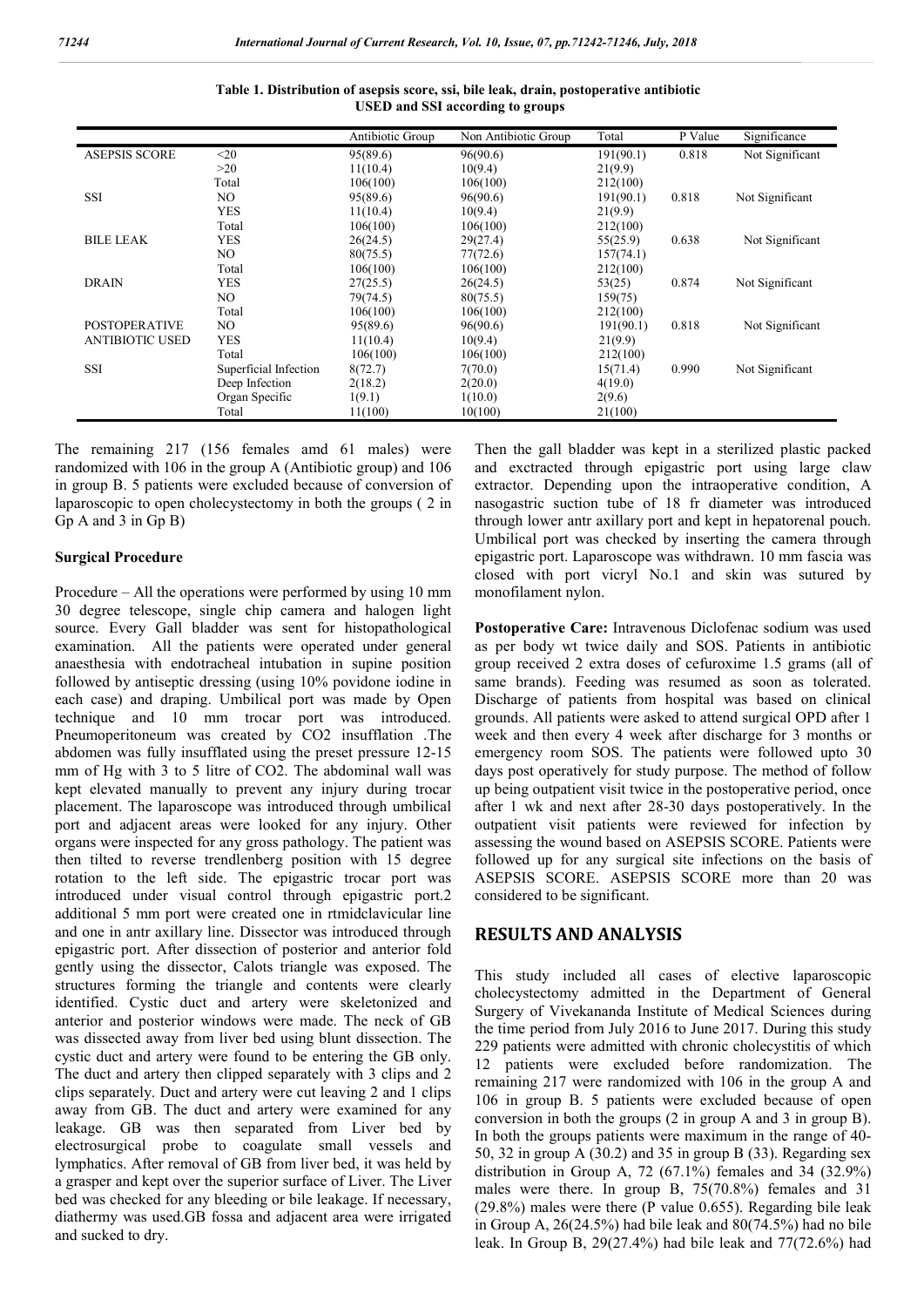no bile leak (P value 0.638). Regarding requirement of drain placement in Group A in 27 (25.5%) drain was placed and in rest 79 (74.5%) no drain was placed. In Group B in 26 (24.5%) drain was placed and in rest 80 (75.5%) drain was not placed (P Value 0.655). Regarding ASEPSIS SCORE in Group A 95 patients (89.6%) had score  $\leq$ 20 and in rest 11 score was  $\geq$ 20. In Group B, 96 patients (90.6%) had score  $\leq 20$  and in rest 10 (9.4%) score was >20 (P value 0.818). Regarding postoperative antibiotics used, in Group A, 95(89.6%) no antibiotics were used and in rest 11 (10.4%) it was used. In Group B in 96  $(90.6\%)$  no antibiotics were used and in rest 10  $(9.4\%)$  it was used (P value 0.818). In SSI in Group A, 95(89.6%) had no SSI and 11 (10.4%) had SSI. In Group B, 96(90.6%) had no SSI and 10 (9.4%) had SSI (P value 0.818). Regarding age, mean age in Group A is 36.63 (SD 11.646), mean age in Group B is 39.07(SD 10.909). P value is 0.118. About hospital stay, in Group A mean 2.09(SD 0.991) in Group B mean 2.36(SD 1.189).P value is 0.080. Regarding the types of SSI, Superficial Infection in Antibiotic Group 8(72.7%) and in Non-Antibiotic Group 7(70%). Deep Infection in Antibiotic Group 2(18.2%) and in Non-Antibiotic Group 2(20%).Organ Specific Infection in Antibiotic Group 1(9.1%) and in Non-Antibiotic Group 1(10%) (P value 0.990) which is non-significant. Thus in both the groups there was no difference in incidence of surgical site infections.

# **DISCUSSION**

With the advent of laparoscopic surgery, the outcome of surgery has improved in respect to hospital stay, less postoperative pain, early recovery and early ambulation. As prophylactic antibiotic has played a major role in prevention of septic complications in open surgery, its role has to be reevaluated in laparoscopic surgery owing to its less morbidity as compared to open surgery. Similarly role of prophylactic antibiotics in prevention of surgical site infections need to be revaluated as previous studies showed that there is actually no role of prevention of surgical site infections in laparoscopic cholecystectomy. This is a prospective observational study trial at Vivekananda Institute of Medical Sciences from July 2016 to June 2017. The low risk patients who underwent elective laparoscopic cholecystectomy during this time period were categorized as the subject for the study. All candidates undergoing elective laparoscopic cholecystectomy were included in this study, by taking care of exclusion criteria. This prospective study was conducted to investigate the efficacy of cefuroxime (1.5 gm, three doses) as a prophylactic antibiotic to prevent surgical site infections in low risk patients undergoing LC. 217 Patients (156 females &61 males) included in the study were randomly divided into two groups (106 each). 5 were excluded from the study: Group A: patients received intravenous cefuroxime 1.5 gram (30 mins prior to incision, after 12 hrs postoperatively, 24hrs postoperatively) and Group B received No antibiotics. All patients were invited for examination on 7th and 28th postoperative day and postoperative complications were recorded and managed accordingly. Preoperatively; No significant differences existed between the 2 groups regarding sex, age; body mass index and ASA score. Also, the duration of LC surgery, incidence of intraoperative gallbladder perforations and spillage of bile or stones, incidence of intra-operative bleeding from either cystic artery or gall bladder fossa and mean postoperative hospital stay were found not significantly different between the 2 groups. The parameters studied were age group, placement of drains, bile leak, hospital stay, Asepsis score, Surgical site

infections, postoperative antibiotic used (after 24 hrs). In SSI in Group A, 95 (89.6%) had no SSI and 11 (superficial 8, deep 2, organ specific 1, total 10.4%) had SSI. In Group B, 96 (90.6%) had no SSI and 10 (superficial 7, deep 2, organ specific 1, total 9.4%) had SSI (p value 0.818). In both the groups the difference in the incidence of surgical site infections was not statistically significant. All candidates undergoing elective laparoscopic cholecystectomy were included except patients with acute cholecystitis, obstructive jaundice, pancreatitis, pregnancy, cholangitis. Patients on immunosuppressive therapy due to any disease, concurrent antibiotic therapy, or known allergy to antibiotics were also excluded. This prospective study was conducted to investigate the efficacy of Cefuroxime (1.5gm three doses) as a prophylactic antibiotic to prevent surgical site infections in low-risk patients undergoing LC. 217 patients included in the study were randomly divided into two Groups (106 each),5 were excluded from the study because of conversion of laparoscopic to open cholecystectomy: Group A: patients received intravenous Cefuroxime (1.5gm three doses) within 30 minutes prior to incision, 12 hours post-operatively and 24 hours post-operatively and Group B: received no antibiotic. All patients were invited for examination 7th and 28th post-operative days and any post-operative complications were recorded and managed.

### **Conclusion**

Pre-operatively; there was no significant differences existed between the 2 Groups regarding sex, age, body mass index and ASA score. Also, the duration of LC surgery, incidence of intra-operative gallbladder perforations and spill of bile or stones, incidents of intra-operative bleeding from either cystic artery or gall bladder liver bed and mean post-operative hospital stay were found not significantly different between the 2 Groups. Post-operatively there was no statistical difference regarding the surgical site infection between the two groups. Hence prophylactic antibiotics do not reduce the risk of infective complications in patients undergoing laparoscopic cholecystectomy in low risk group of patients.

# **REFERENCE**

- Kumar S, Lakhey PJ, Vaidya P, Patowary BN, Praveen CR, Shrestha P. Antibiotic prophylaxis in low risk patients undergoing laparoscopic cholecystectomy. *Journal of College of Medical Sciences-Nepal.* 2011;7(1):12-8.
- Catarci M, Mancini S, Gentileschi P, Camplone C, Sileri P, Grassi GB. Antibiotic prophylaxis in elective laparoscopic cholecystectomy: lack of need or lack of evidence? Surgical Endoscopy And Other Interventional Techniques. 2004 Apr 1;18(4):638-41.
- Uludag M, Yetkin G, Citgez B. The role of prophylactic antibiotics in elective laparoscopic cholecystectomy. JSLS: *Journal of the Society of Laparoendoscopic Surgeons.* 2009 Jul;13(3):337.
- Higgins A, London J, Charland S, Ratzer E, Clark J, Haun W, Maher DP. Prophylactic antibiotics for elective laparoscopic cholecystectomy: are they necessary?. *Archives of Surgery.* 1999 Jun 1;134(6):611-4.
- Tocchi A, Lepre L, Costa G, Liotta G, Mazzoni G, Maggiolini F. The need for antibiotic prophylaxis in elective laparoscopic cholecystectomy: a prospective randomized study. Archives of surgery. 2000 Jan 1;135(1):67-70.
- Ahmed N, Afridi SS, Ziaulhaq M, Aurgangzeb M, Muslim M, Zarin M. Role of prophylactic antibiotics in laparoscopic